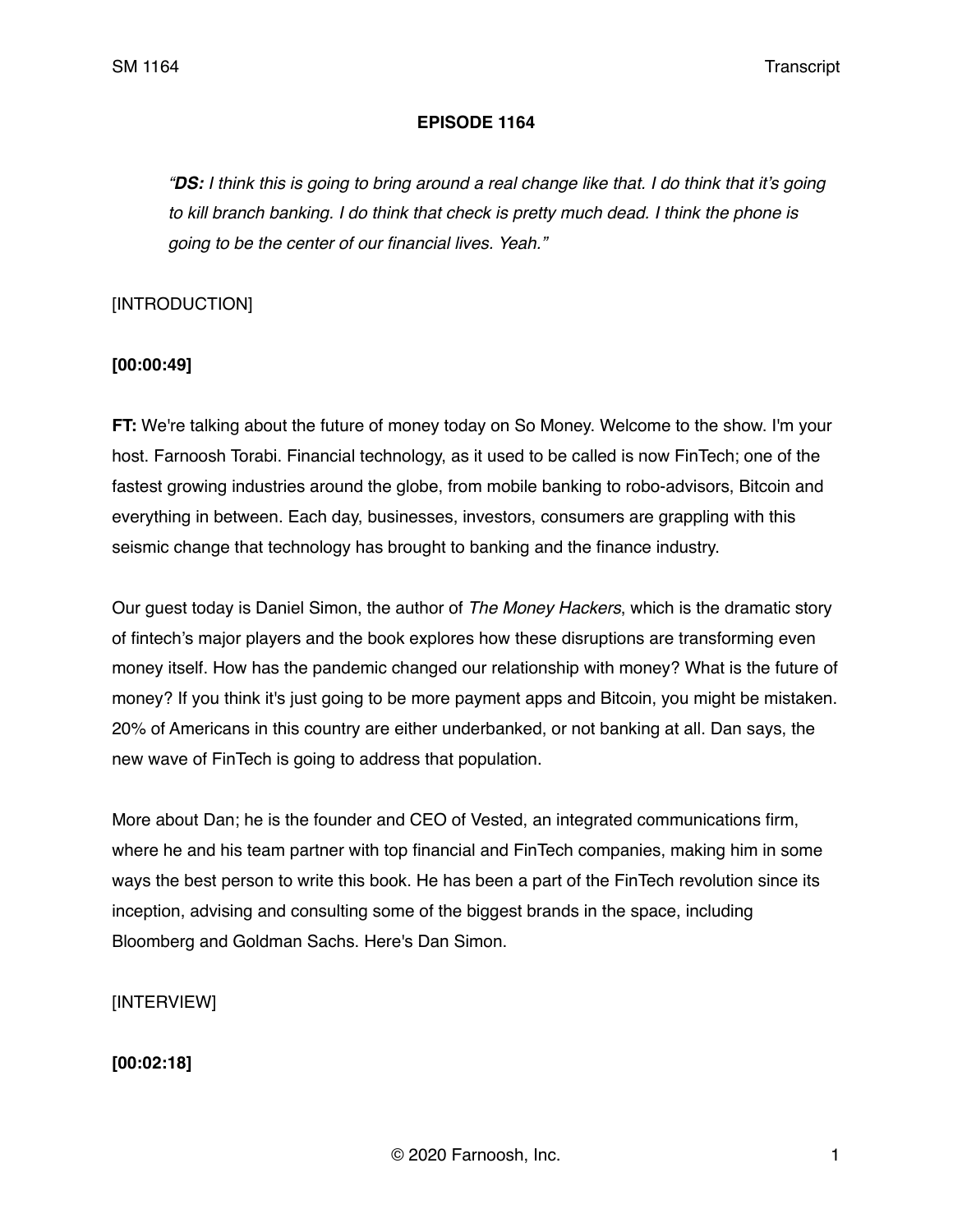**FT:** Dan Simon, welcome to So Money. Alas, your book, *The Money Hackers* is here. Can you believe it?

## **[00:02:25]**

**DS:** Thank you so much for having me. Yes, my book is here. For anyone listening is thinking about launching a book, I highly recommend doing it in the middle of a pandemic. It's a great time to get a book out there.

## **[00:02:38]**

**FT:** Well, you know, what doesn't kill us.

## **[00:02:41]**

**DS:** People have more time to read.

## **[00:02:42]**

**FT:** That's true. Your book in particular, focusing on the evolution of financial technology, FinTech as we call it today. Although 10 years ago, 15 years ago, what did we call it? Websites?

## **[00:02:55]**

**DS:** Financial technology is what we called it.

## **[00:02:57]**

**FT:** Financial tech – Right. We didn't have – yeah.

## **[00:02:59]**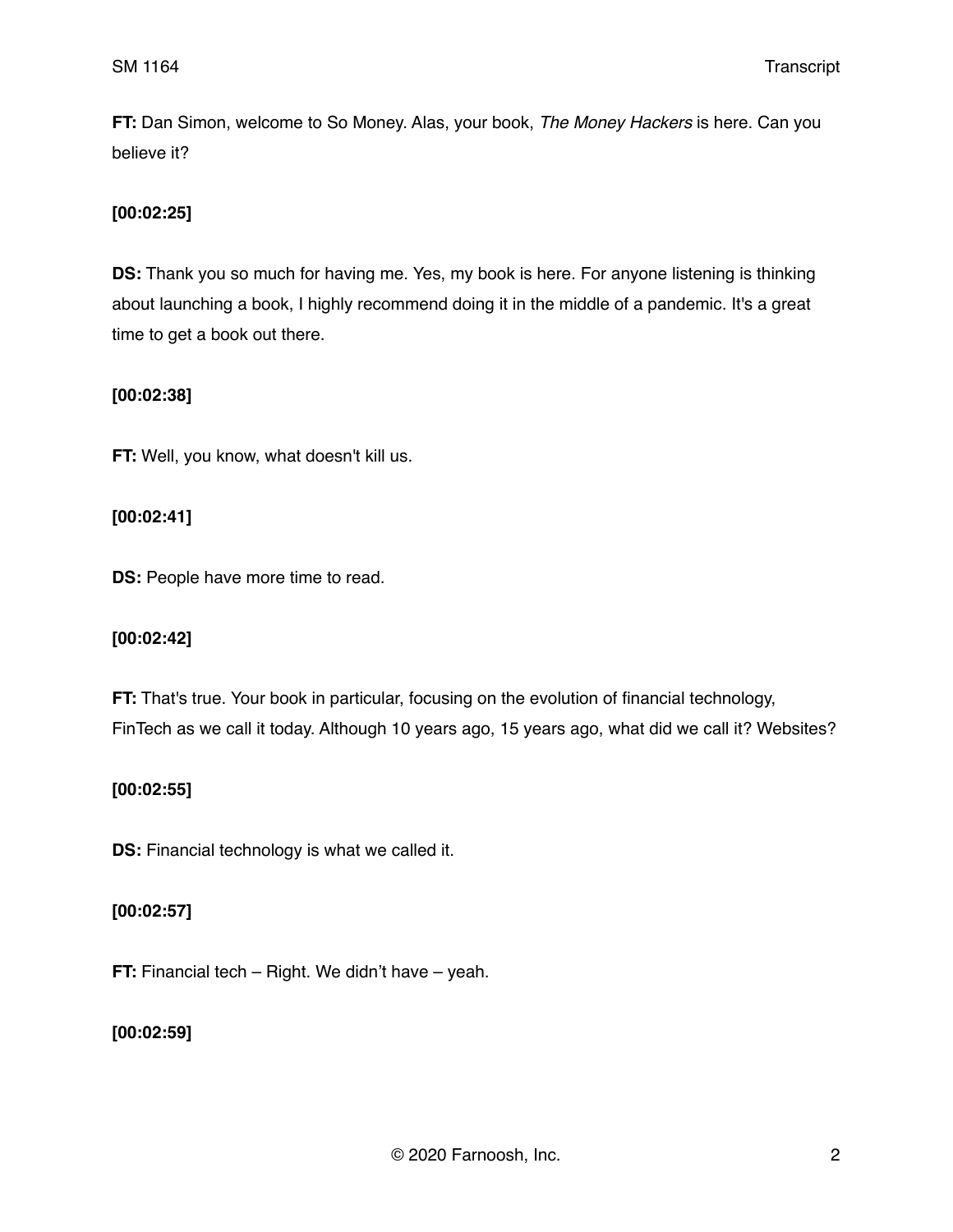**DS:** It's the quickest way to shut down a conversation at a dinner party. People say, "Oh, what do you do?" "I work in financial technology." Everyone immediately ignores you. Today, not that we have dinner parties anymore. In our theoretical party, certainly as January of this year. If you say, "Oh, I work in FinTech," you are the center of the universe and that dinner party. Everyone was asking how to set up their zell.

### **[00:03:22]**

**FT:** Your book follows the misfits who took on Wall Street and changed finance forever, with the so called FinTech. Disruption is a word that we use in a number of industries, whether you're talking about travel and Airbnb; a disruptor recently went public. Websites like seamless and grubhub, which disrupted the whole way that we order food. When you talk about disruption in the financial industry, what do you mean?

## **[00:03:47]**

**DS:** You're right. It's a great point, which is disruption can mean lots of things. I think, one of the things people often think about is our most favorite story to tell ourselves, is the David and Goliath story, which is small upstart company, comes out of nowhere, does something completely different, destroys the incumbents; the iPhone camera version one and Kodak, or Netflix and Blockbuster. 2004, Reed Hastings tries to sell Netflix to Blockbuster, gets laughed out of the room. Three years later, Blockbuster goes under. That's a classic disruption story.

There's other forms of disruption. I would say in the FinTech world, that happens, has happened very rarely, actually. It's very rare that a robo-advisor has come along, a savings app has come along, and then whoops, Bank of America has disappeared, like nothing happened in finance. The disruption that we talk about here is really, the technology and the way that consumers interact with money. That's fundamentally changed.

The labels on the banks, the labels on the players have stayed frankly, much the same, with a few notable exceptions. Morgan Stanley still exists. Wells Fargo still exists. Bank of America still exists. JP Morgan Chase, they all still exist. The things that we can do with them today are radically different than what we can do 10 years ago, and that is disruption in this sense.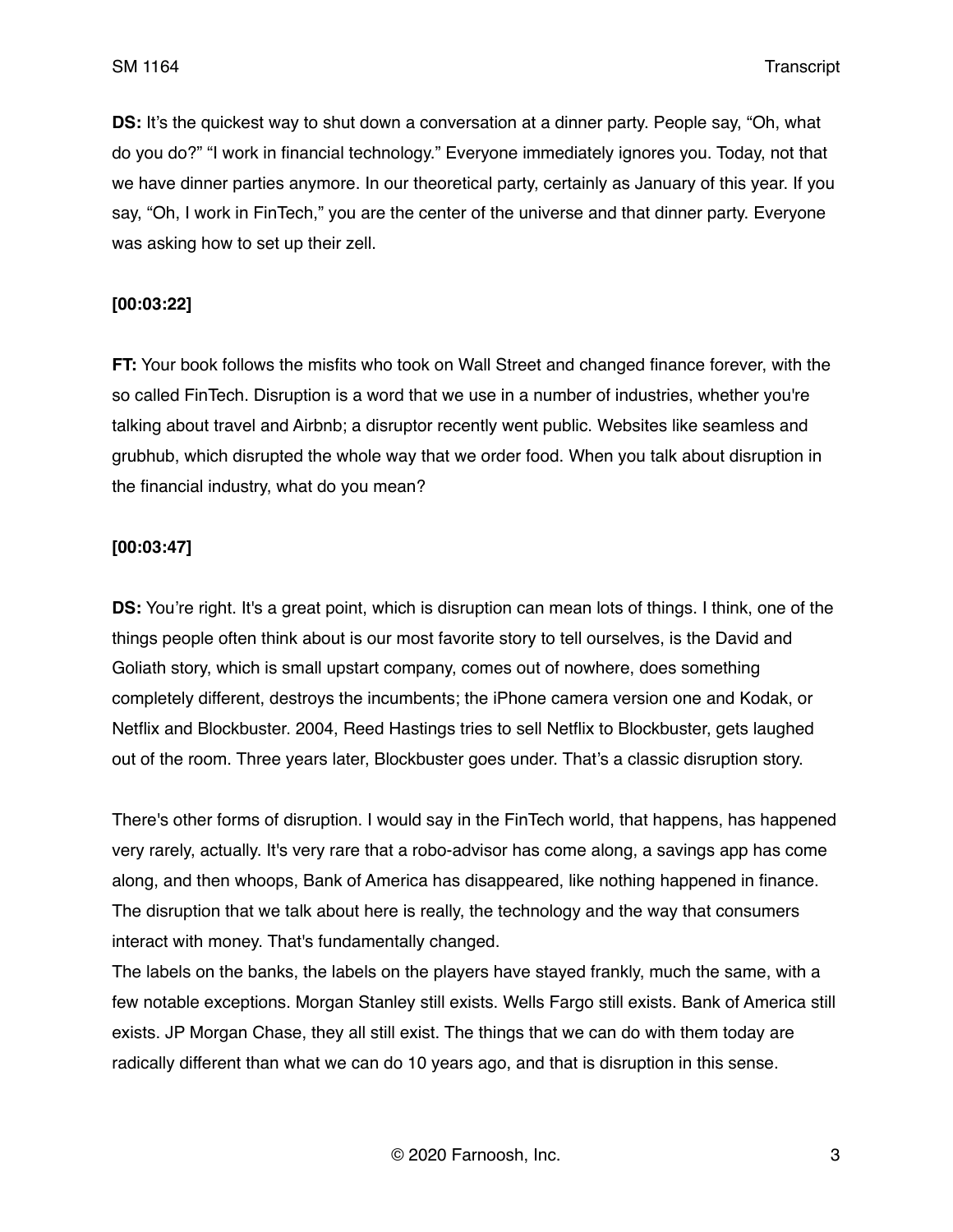### **[00:05:14]**

**FT:** What I find really fascinating about the rise of FinTech is that while yes, technology has advanced, which has enabled these inventions to come to the surface, but also we've learned a lot more about human psychology and the way that impacts the way that we deal with money. I find that the FinTech that is most successful, understands that. It's not just leveraging technology, but leveraging psychology, human psychology to create almost the perfect experience. For example, Digit. There's this app that –

### **[00:05:48]**

**DS:** I like Digit. I use Digit every day.

### **[00:05:49]**

**FT:** Yeah. Uses your phone to help you save. Uses SMS technology.

#### **[00:05:55]**

**DS:** In fact, it just disappears into the workflow of your life, to your point of in technology.

## **[00:06:01]**

**FT:** Is that the secret sauce, is marrying technology with human psychology to create the next 'it' product, the next successful FinTech product?

#### **[00:06:10]**

**DS:** It's takes a huge part of it. If it's not the whole enchilada, it's a lot of the enchilada, I would say, Farnoosh. It's a very interesting piece of it. I think it can be used for good or ill. There was a piece yesterday, said, is Wall Street too fun? If you think about a platform like Robinhood, that's all psychology, right? Giving users endorphin rushes when they make trades, hacking their brains in the same way that Farmville or Fortnite has, skins and dances and these little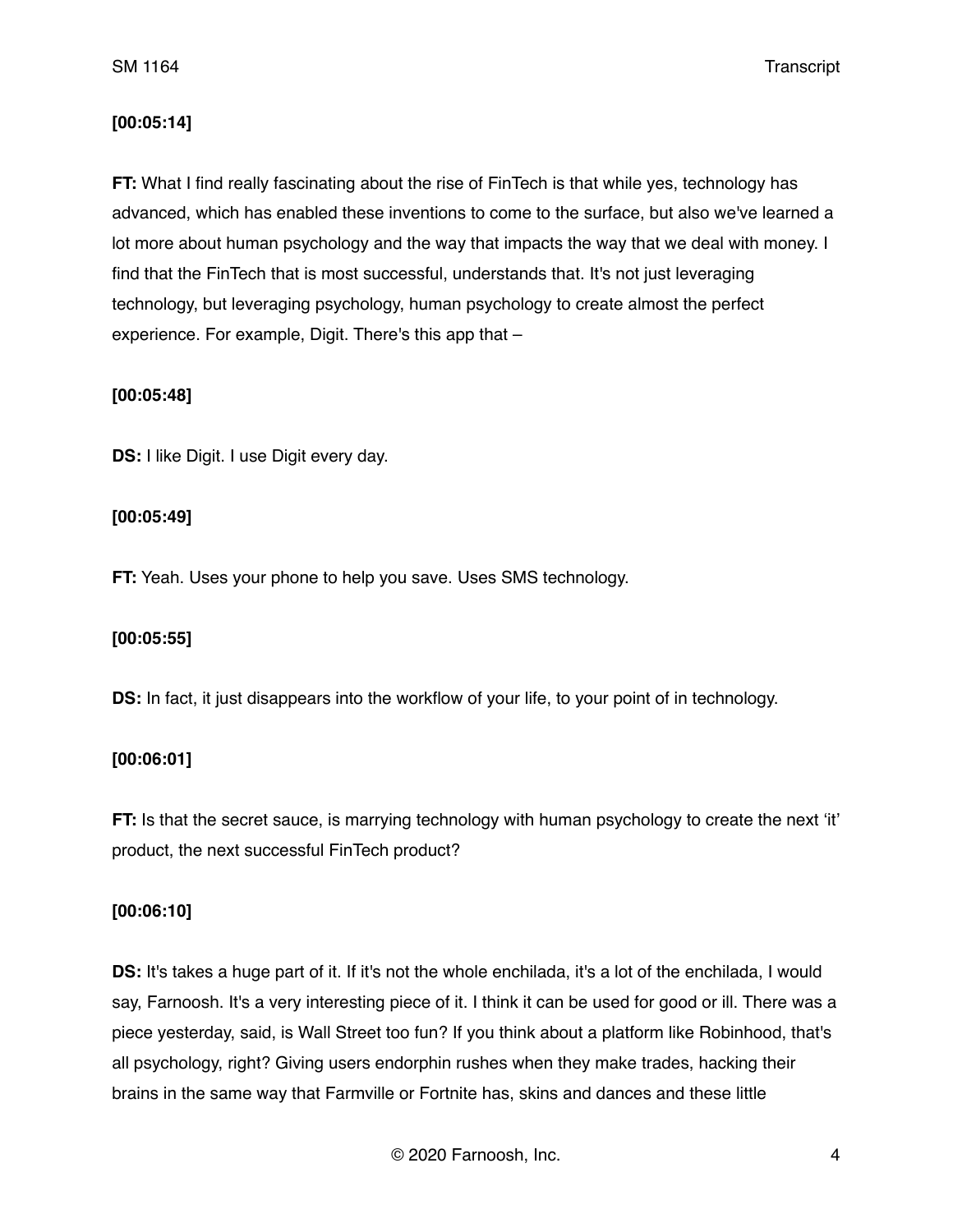psychological reward mechanisms. To the point where you wonder, actually, is has psychology is – human behavioral psychology gone too far? Should FinTech, should finance be maybe a little bit too – a little bit more boring?

Yes, you're right. What the FinTechs understood, frankly, is not the technology. That's why I think, FinTech is an interesting term, because the technology itself is not revolutionary. I wrote about this in the book. There's no cold fusion. Crypto is interesting, but much of what we experienced as consumers in the world of FinTech has nothing to do with crypto. There might be a little bit of AI and natural language processing that's being applied today. Certainly, a platform like Digit uses a fair amount of that. It isn't cold fusion. It's not something quantum mechanics. It's nothing incredibly revolutionary.

It is, as you say, a lot of the wrapping, the UX, the UI. I think where traditional finance failed, in and up to 2008, beyond obviously, the terrible mistakes that the traditional financial institutions made in the run up to the financial crisis, was this idea about financial literacy. One of the things I love about you is I thought what you did with Stacks House was incredible. I'm on the board at the Museum of American Finance. I remember sending that. I remember sending you a video of Stacks House to the CEO of the board of the museum, the CEO of the museum. I said, "We need the museum to be more like this." It took about five days to get back to me and he said, "I'm not ignoring you. I'm just processing my feelings about what to reply." I think, financial literacy is super valuable. I think the banks hid behind it for so long. I think traditional –

#### **[00:08:28]**

**FT:** Why? Why were they so resistant?

#### **[00:08:30]**

**DS:** There's a lot of engineered complexity in finance. There has always been. It's a bit like the Catholic church. There's a lot of language people don't understand. It's an intermediary business, essentially. Always has been an intermediary business. If we want to get metaphysical and psychological about this, it's you had to go to the bank branch. It's like going into a church.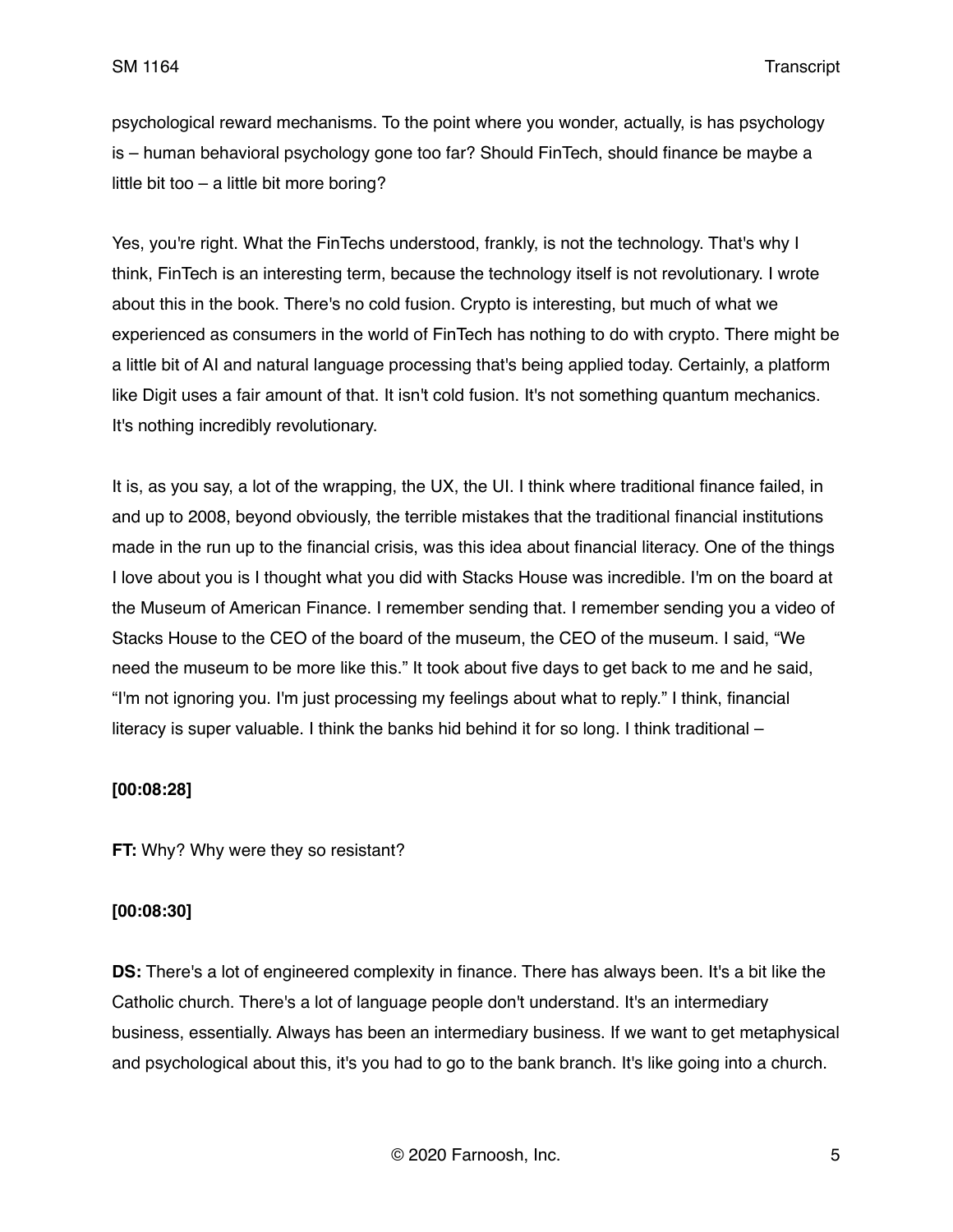There was a lot of language like Latin. You didn't understand. That kept you in your place as a consumer.

Obviously, I work for financial institutions. I have to be a little careful. Even the financial institutions I work for would argue that, yes, certainly up to the advent of modern FinTech in 2008, 2010, there was a lot of engineered complexity. Some of that complexity was by design to keep you in your place. I've said this a lot. I'm big on financial literacy. When asked, what the most powerful force in the universe was, Albert Einstein said, compound interest.

There's a lot that we can teach people about the power of finance, as a force for good. In some cases, this idea about financial literacy, that our consumers have to educate themselves is a red herring, I think. We are the only industry that says, "Oh, yeah. You have to be a really sophisticated user to be able to use our products and services." If any other industry did that, they would go out of business. You don't have to be sophisticated to use a light switch, or Alexa.

What Steve Jobs understood was, "I'm going to make a product that's so simple, that my 94 year-old grandmother before she passed away was Facetiming me." She never had a computer her entire life. They just made the user design so accessible, so simple, that my two kids, my young kids can use it, my grandmother could use it. Finance never had that. Finance was like, "Go to school. Educate yourself. Get the SIE, get the series seven, then come back and talk to me." That kept finance and financial engineering a product of the rich, frankly. It meant that the average person was excluded from it.

John Stein, CEO of Betterment, who I know you know and is just stepping down as CEO now, probably to go and roll around in big piles of money once said to me. He was a big influence on the book. He said, "Financial literacy is BS." He said, "It's all a matter of user experience." He's right. The light switch, there's a lot of complexity to switch on your iPhone. A lot of complexity even to switch on the light bulb. The user experience is very, very simple. We don't expect everybody to know how to do it. Digit, as you flagged is the one I always give as a great example. I don't have to think about Digit. It just does it.

**[00:11:13]**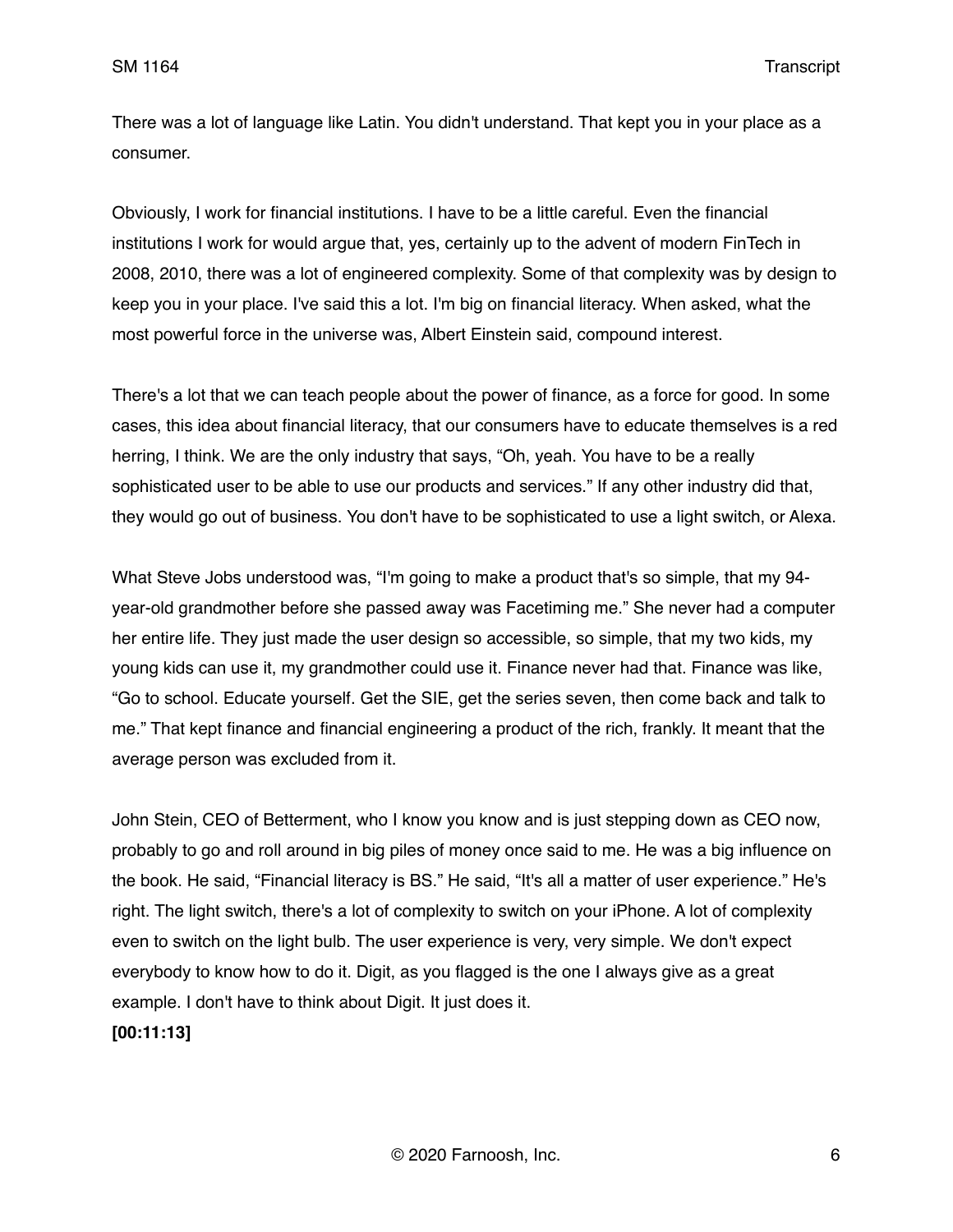**FT:** Yeah. Okay, I get that Digit is great, because it talks about savings, which is low stakes. Investing is high stakes. Why you need the education, sometimes in financial decision-making, I would argue is because it's higher stakes. It's talking about people's money, which is not the same as someone's iPhone. I'm devastated without my iPhone, but I'll tell you what, I'm more devastated with my bank account goes to zero, because I didn't know what I was doing. I also understand that money is not really math. It is psychology. It is behavior. It is confidence. Having the confidence to make decisions, and not buying into what the industry wants you to believe, which is that it is necessarily this sophisticated, Harvard educated, required strategy that you need behind getting rich.

What's the balance, right? I do think literacy is important, but there's a point to which it no longer becomes important, which then your discipline, your mindset, your behavior, your commitment really plays a role. How does FinTech marry those two things?

#### **[00:12:18]**

**DS:** It's a great question again. I think partly, you're right. It depends on the product. They're a thing, or perhaps, another way of thinking about it is, which side of the ledger we're talking about. Savings is indeed, a very low stakes side of the ledger. If stash decides that today, I can take \$3.50 and put it in a savings account, the outcome of that, or getting that decision wrong is low.

If I go on Robinhood and I lever up and I get into options, or some of some asset class I have no business being in, I think it's incredibly dangerous. I think that there's a question of how much should they'd be able to hack our psychology and make it exciting and make it frankly, addictive, especially for young people. That's why I work for companies that have financial advisors too. Writing this book, people have thought that what I am is like anti-humans and anti-financial institutions. That would be incredibly self –

#### **[00:13:30]**

**FT:** What's left? **[00:13:32]**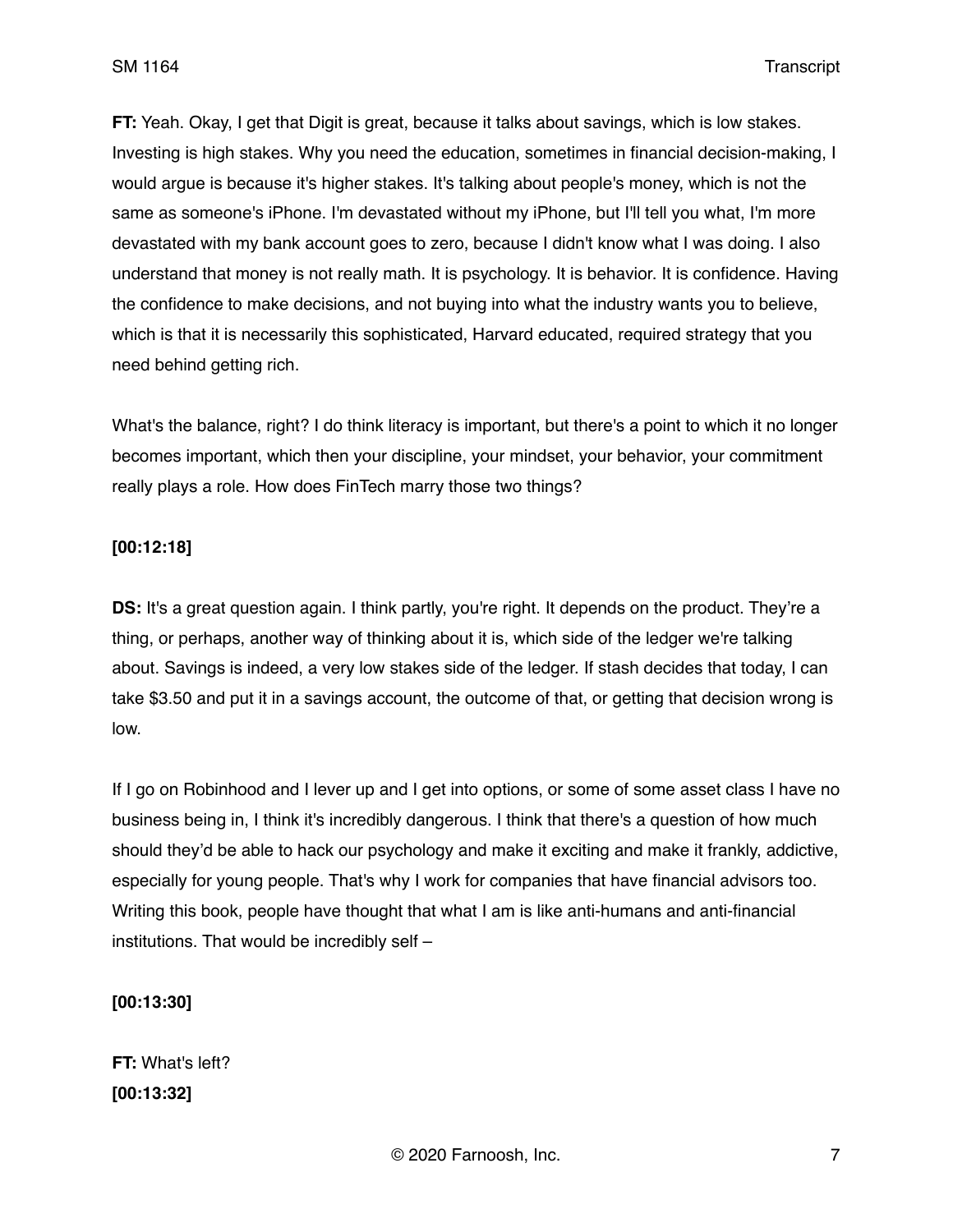**DS:** Well, they would be [inaudible 00:13:32], because they pay about 90% of my salary. We make a lot of money of publishing books. Any job, I work for big financial institutions. I think there's a role to play for educated humans to help one another, just like there is in medicine with a doctor. I think what's interesting and this is maybe a little more granular we can get into, but the same technology that is powering consumers directly is also helping financial professionals, like financial advisors get better at their job, support more of their customers at once, get rid of some of the hard admin stuff. The advice can go further to more people.

I do think it's a hard-balancing act. Then again, I do see whole areas of this industry, where that engineered complexity is still – and that human inefficiency is still very prevalent. Look at mortgages and buying a house. Real estate is the world's largest asset class. It is still an incredibly opaque and difficult process for a lot of people. People thinking about getting their first mortgage, they're scared. They don't want a mortgage. They want a home, but the system has not made it easy for them. That's where things like Rocket Mortgage by Quicken Loans that is trying to take out some of the complexity, take out some of the inefficiency.

#### **[00:14:55]**

**FT:** Your book looks at the journey of FinTech; how it began, where it's taking us. Where is it taking us? I'm most curious. Because also, you started out by saying that it's not always fun putting out a book during a pandemic. You also put out the book during a recession. I'm sure there were some learnings this time around, as well as there were in the 2009 recession, as far as what we really need when it comes to managing our money. The future of FinTech, what is it?

#### **[00:15:24]**

**DS:** Let me use this as an opportunity to just quickly explain what the book is. Every chapter of the book looks at an area of finance that would have previously been bundled inside the bank; savings, investments, peer-to-peer payments, that's Venmo or Zelle. Sending money across borders, that's what we call remittances. Every one of these pieces, we initially meant to look at one individual who came to represent that technology change and we ended up looking at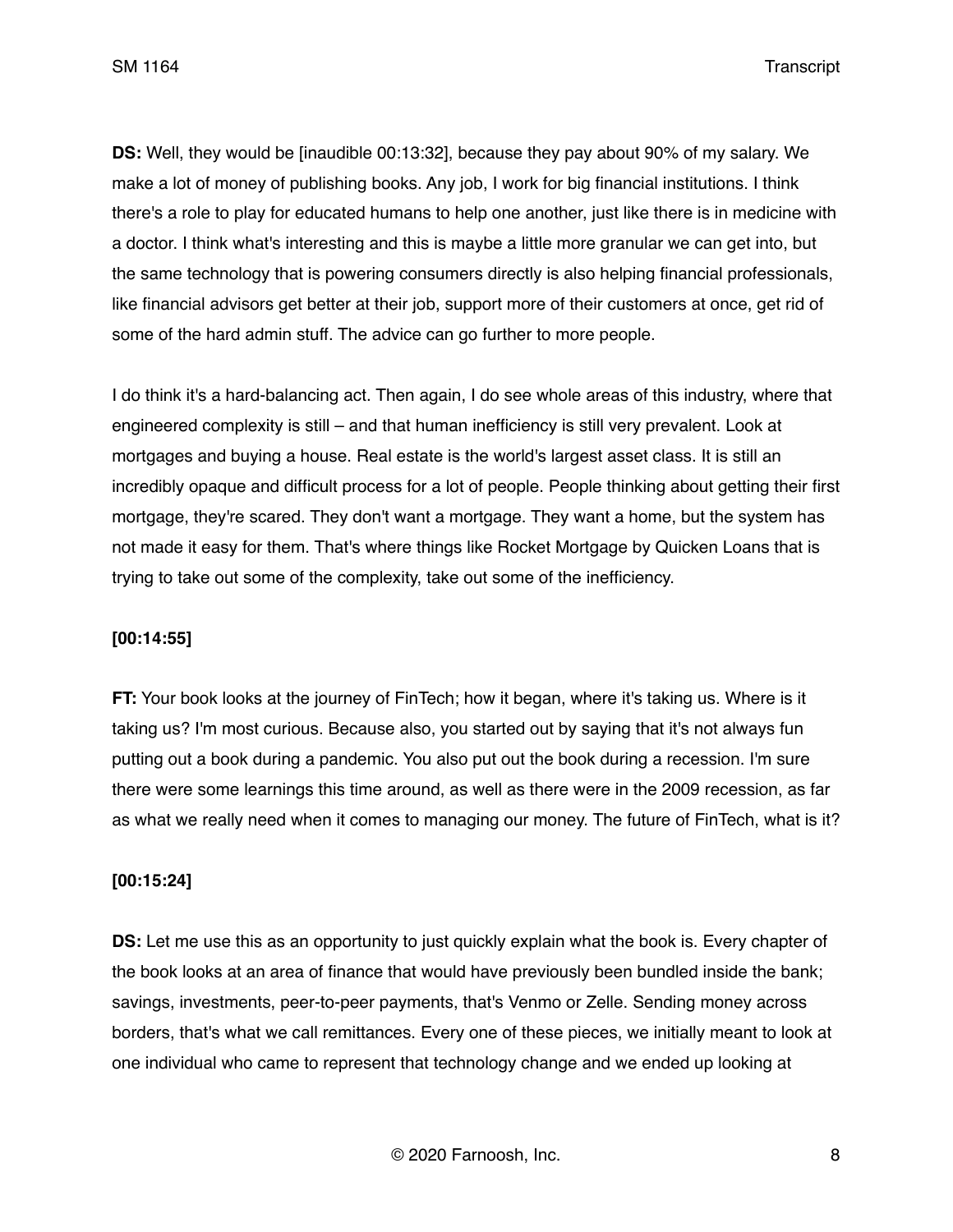dozens of individuals. I ended up interviewing about a 150 really fascinating folks. We tried to squeeze as many as would be sensible in each chapter.

In investments, we looked at someone like John Stein, from Betterment. In lending, we looked at Renaud Laplanche, who created Lending Club. We did all these interviews with them and it was great. I think what I've learned in terms of where we've got to and what's next is when these people said about in 2008, quite often at the end of, as you say, the last crisis in the last recession, they got into it, because recessionary environments always create innovation. Part of the reason is that the cost-benefit analysis of starting your own company changes in a recession.

In good markets, you have to leave a really well-paying job. In recessions, you might not even have a job. If you think you might have the next Facebook, or the next Lending Club, or the next Betterment, then what's the harm in getting in a garage and getting some of your friends and starting it? That's one of the reasons they started it after a recession, or during the recession.

The other reason is that there was just  $a - in 2009-2010$ , just this huge disconnect from a consumer experience perspective, between what you could expect from finance and what you could expect from other industries. Remember, we had Facebook, we had Google, Amazon was getting great. We had Netflix. Yeah, we have platforms like Spotify and Pandora.

Everything was moving as a service. Everything was incredibly cheap. Everything was at your fingertips. Companies were starting to use data to know about you. "Oh, you bought this. You might also like that. Oh, you watched this, you might also like that." Then record scratch, you try doing anything in finance in 2010 and it was just painful, right? Try splitting a pizza. It's like, "I'll write you a check. I mean, what the hell is going on?"

Much of what I cover in the book is about bringing the industry just up to par with our other experiences as consumers. Using data, being personalized, being accessible, being easy for us to use. What I'm often fond of saying is it's like middle-class, rich people FinTech. I do think that it's good to split a pizza if you can afford a pizza.

#### **[00:18:17]**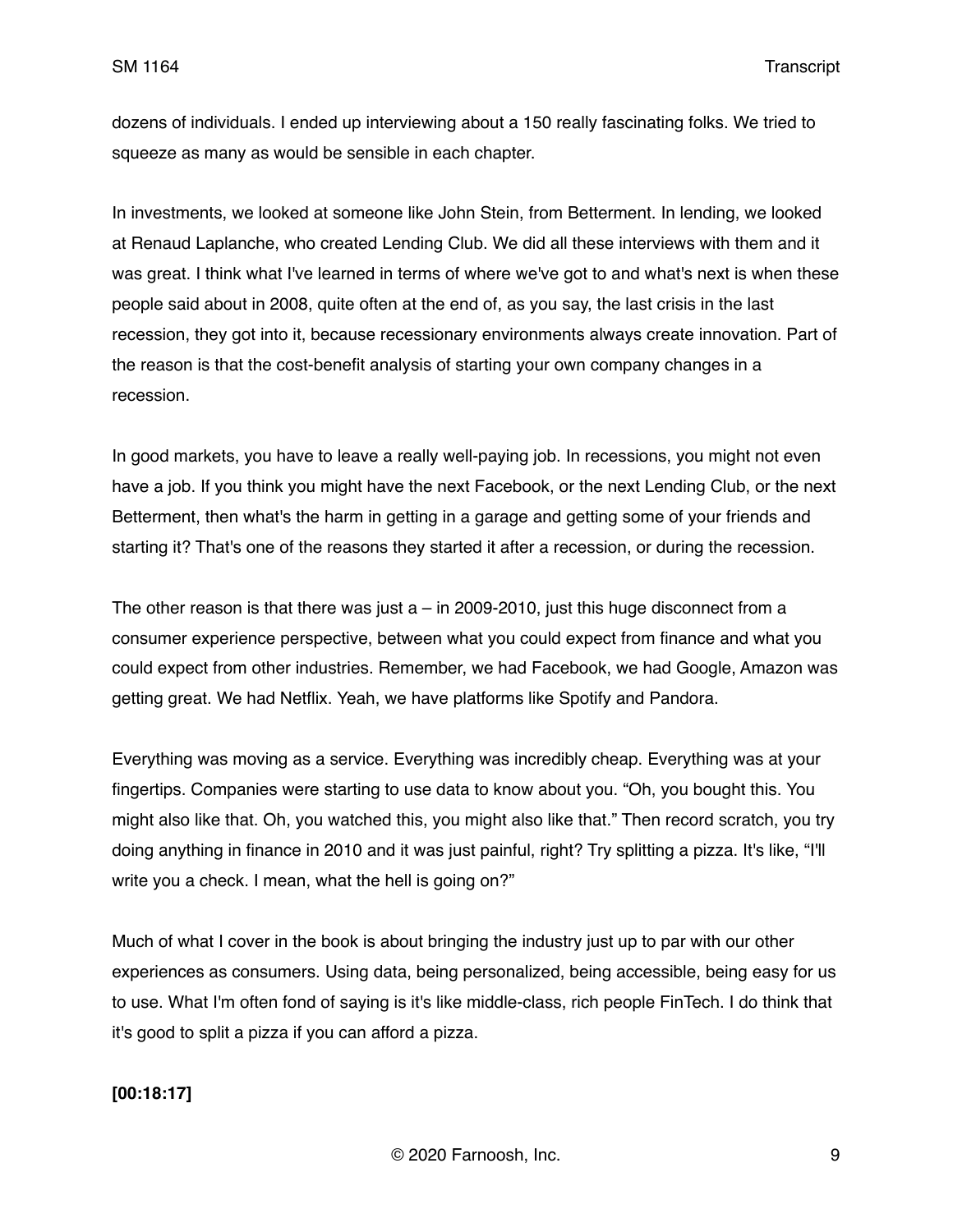**FT:** Thank you for saying that, because my follow-up to this was, okay, we are a woke nation and we realize now more than ever, the inequities when it comes to things, like the racial wealth gap, and even access to literacy, access to resources. I'm seeing a little bit and I think it's a part of a movement of people of color starting financial resources for people of color. Is that the future too?

#### **[00:18:46]**

**DS:** Yeah. I mean, I'm a Brit, right? We look, we're weirdly – In the UK, the issue is more intersectional. It's more about class and money, which tends to have a racial bent in the States. Those things tend to be more correlated. I think, given that we're talking about money, it really comes down to money. That is to say, we need to think about the other 50% that FinTech didn't touch.

There is a very high level of correlation of that 50% with people of color, or immigrants, or frankly, women. If you think the recession has been – who did this – let's take a look at the PPP loans that were distributed this year. Most of them came through traditional banks. Most of those traditional banks didn't have technology in place. What did that mean? That meant that they had to, in order to be able to get money out, they had to prioritize relationships with companies with whom they already had existing lines of credit. Which companies don't have existing lines of credit? Minority and women-owned businesses don't have existing lines of credit. They went to the back of the line and many of them failed, because the bank didn't have the technology in place.

The money and the minority thing go hand in hand, if that makes sense. I don't see as do we need black FinTech? Do we need LatinX FinTech? Although, those things absolutely exist. There are some robo-advisors that look specifically at savings and investments inside the LatinX community. I did a great interview with Ileana Musa from Morgan Stanley, who has some very specific thoughts about what that community has as a challenge. I look at it, not so much from an athlete perspective; more from the just the 99% versus the 1% perspective. FinTech doesn't need to get any more sophisticated to drone the sushi into my mouth. As a white –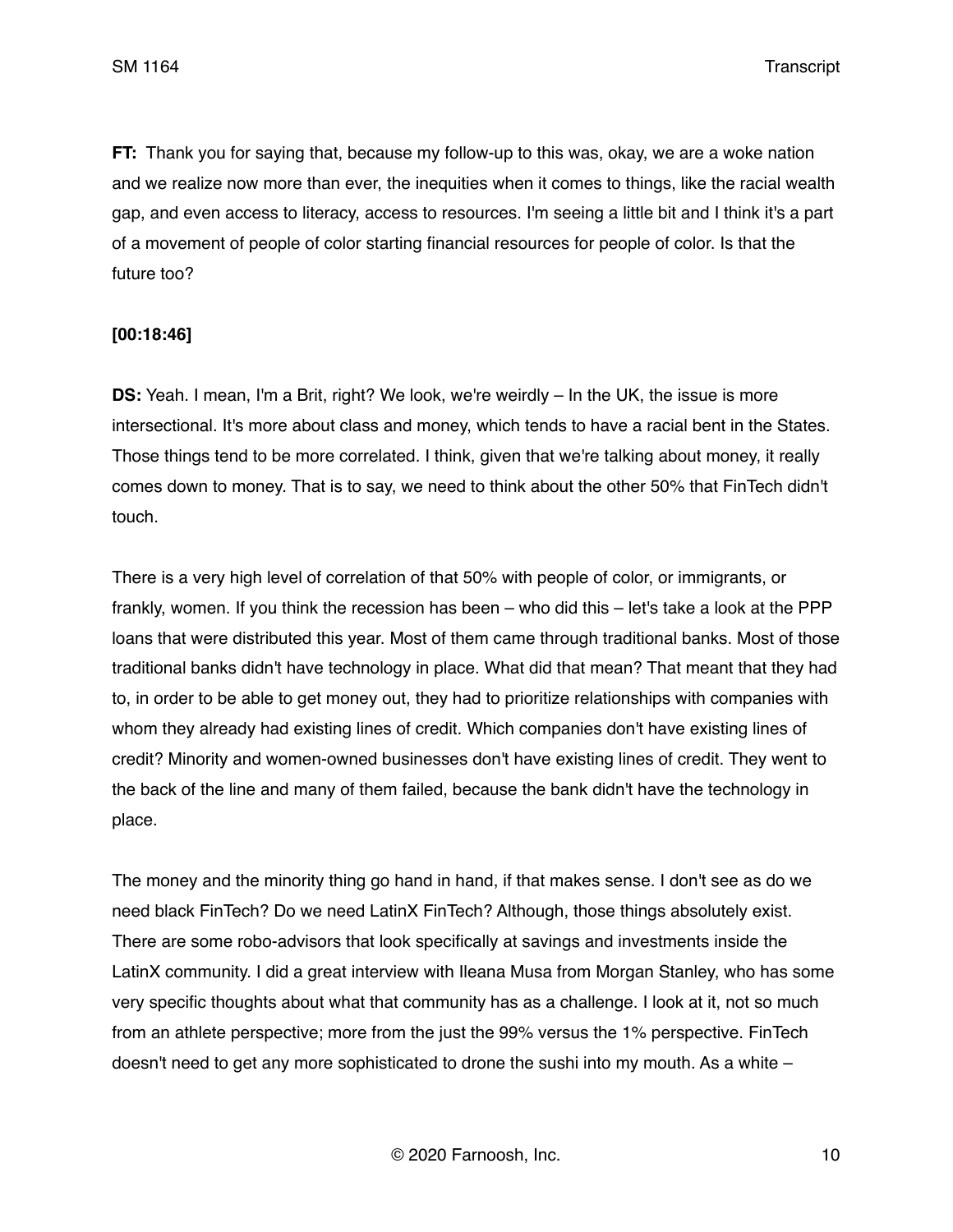### **[00:20:45]**

**FT:** The fish has to get better. That's what has to happen.

### **[00:20:49]**

**DS:** More people have to access, more people have to eat. 25% of Americans are food insecure right now.

#### **[00:20:53]**

**FT:** Exactly. Exactly. When you're telling me that PPP went to businesses that had lines of credit, okay, well, then that means that we need to get more lines of credit in the hands of women and minority, because that's not FinTech. That's a policy change. That's a directive.

## **[00:21:11]**

**DS:** Yes and no. Okay. I was very briefly on the Bloomberg presidential campaign. It wasn't a very long campaign. I took on the role of FinTech liaison for that. One of the reasons I think FinTech has potential at the intersection of policy is because it – I think it is apolitical. I do believe it can solve some of the things that policy can't. We're in policy gridlock right now. I'm from, as I said, I was born and raised in a relatively social woke culture, and so we have a more redistributive policy.

Let's leave aside policy issues for a second. There are several things I think FinTech can do to create a more equitable world. Let's take lending and talk about lending. Who was lending when the banks weren't distributing? Well, people like Kabbage, which is someone I talk about in my book, Kathryn Petralia. We're very close during that. They just got bought by American Express. Why were Kabbage able to distribute? Because they built the technology to be able to make credit evaluation decisions more quickly, okay.

Yes, it's a policy issue, but it can also be a technology issue. If you've only ever served the rich, you hired a lot of humans to do the work, you've never invested in the technology. If we invest in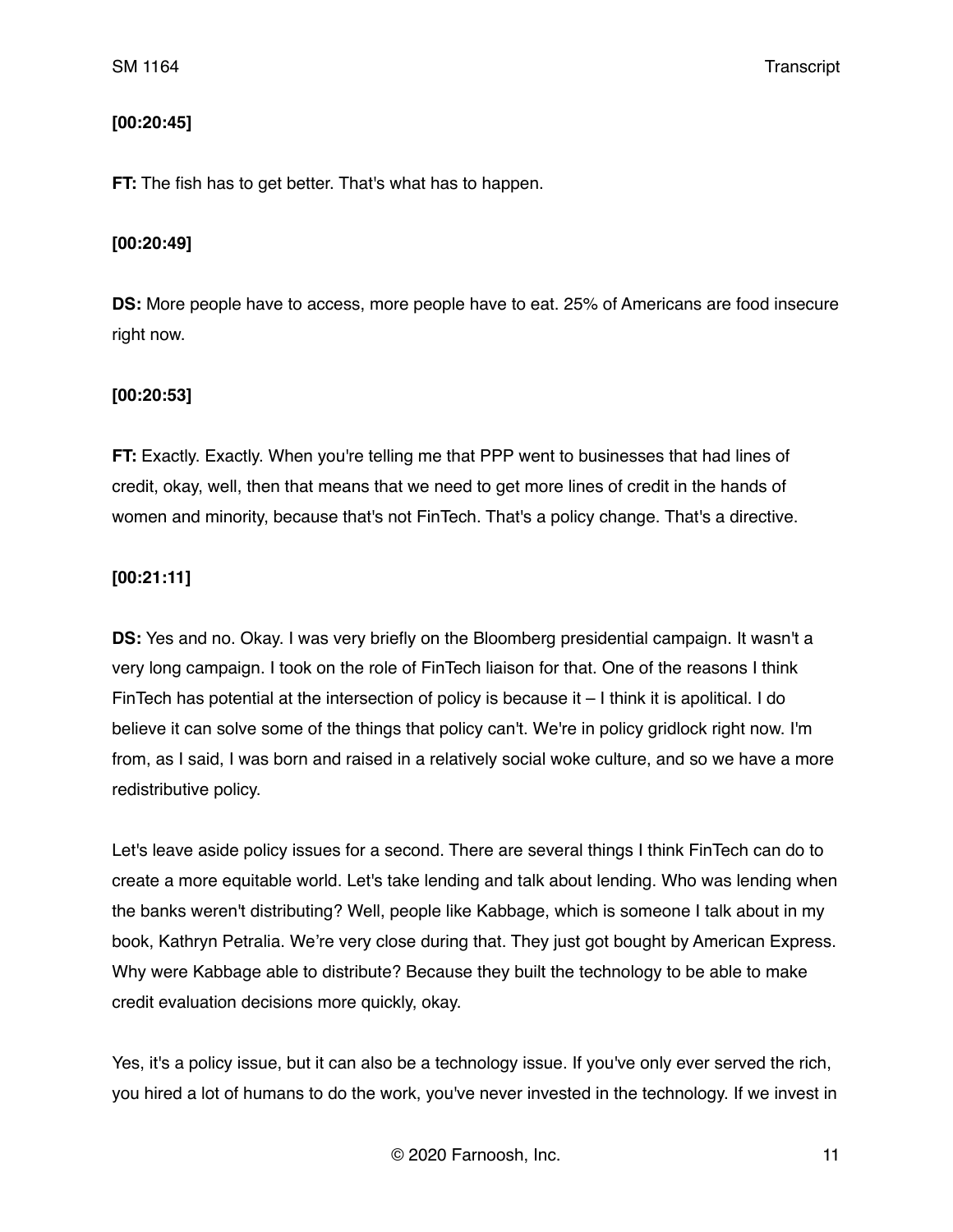the technology, we can extend credit to more people. We are forcing as a nation, massive income volatility on a huge percentage of our workforce. The middle-class as we know it, that is you show up, you get a job, you get a steady paycheck, has been eviscerated. 50% of this country uses credit in a really different way from the way I use credit. I use credit to fund very big purchases that I can't afford to buy it off all in one go. Widescreen TVs, new cars, maybe a boat, maybe a house. The Rock of America uses credit and of course, this gets extremely acute in communities of color, or minority communities, or immigrant communities. They use credit to smooth the peaks and troughs of the income volatility that they experienced, because they're a gig worker, or because they're a shift worker at Starbucks, and they have horrible shifts, okay? It's forcing this lumpiness into their income.

Credit for them is just merely a way to bridge one paycheck to the next. Credit evaluation and extending credit more responsibly to more people is a big thing that technology is going to have to solve for over the coming years. By the way, as part of that same continuum, because of income volatility, another area of FinTech that we need to focus on in the future is real-time payment. People need to get paid if they do a job. There are a number of companies that have sprung up over the last two or three years, that are focused on just that.

If you work today, then you don't work tomorrow. Well, you drive an Uber and you get rides today and you don't get in tomorrow, how do you at least make money today, so you don't need to go and get access to that credit? For me, the white middle-class, or upper-class, 2% FinTech is it's on par with Netflix. It's on par with Spotify. People keep asking me what's next and they keep meaning, what's next for the people who already use Venmo, or Digit?

I actually answer by saying, it's not about you next. It's about the rest of America. About 12% of Americans are completely unbanked. More Americans own a cellphone than a bank account, which is a terrible indictment for a company of our wealth. Another 12% are underbanked. That means they might have some banking relationships, but they don't have what we would consider a sophisticated modern set of banking engagements. That's over 20% of the US population that are unbanked or underbanked. I think yes, of course, policy is part of the solution. It should be a big part of the solution. In the absence of policy, I think technology does offer great potential.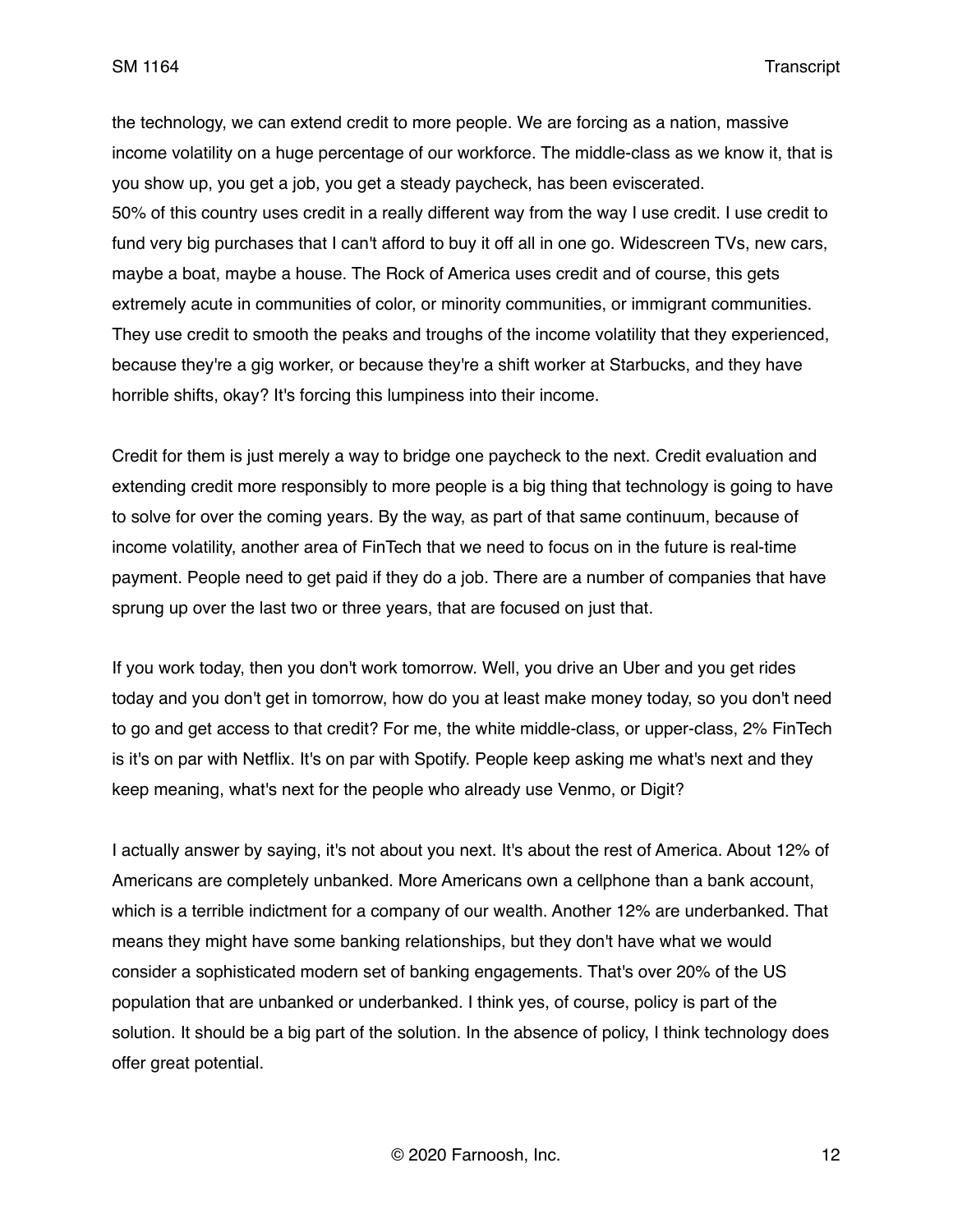### **[00:25:25]**

**FT:** Is it all about the phone now? If your FinTech is not phone enabled, it's basically not FinTech?

### **[00:25:32]**

**DS:** I got to lead a number of stories I've heard, where people are telling – they're teaching their grandparents how to use tap and pay, because they don't want them touching money. I think one of the things that this pandemic has done is it's like, grandpa isn't going to the – grandpa's on Venmo and grandpa isn't going to the bank branch anymore. Yeah, I think if you remember the depression babies, who are the grandparents that store all the plastic bags, I think there's going to – I think this is going to bring around a real change like that. I do think that it's going to kill branch banking. I do think the check is pretty much dead. I think the phone is going to be the center of our financial lives. Yeah. I'm okay with that. I think, the phones are more accessible than banks. There are areas that we call banking deserts in this country, as banks retrench and we've seen that even through this crisis.

#### **[00:26:26]**

**FT:** Not if you're in Manhattan. Every corner, baby.

#### **[00:26:28]**

**DS:** Absolutely. Because Manhattan is in America. I hate to break it –

#### **[00:26:33]**

**FT:** No, it's not. Yeah. It's just annoying. Every small business is now on a corner. If you're on a corner in Manhattan, watch out. Because the banks are coming for you. The ATM machine, actually, is coming for you. Dan, you described the founders of a lot of these FinTech startups as misfits. What is the character archetype of these people? They're not who we think necessarily?

#### **[00:26:59]**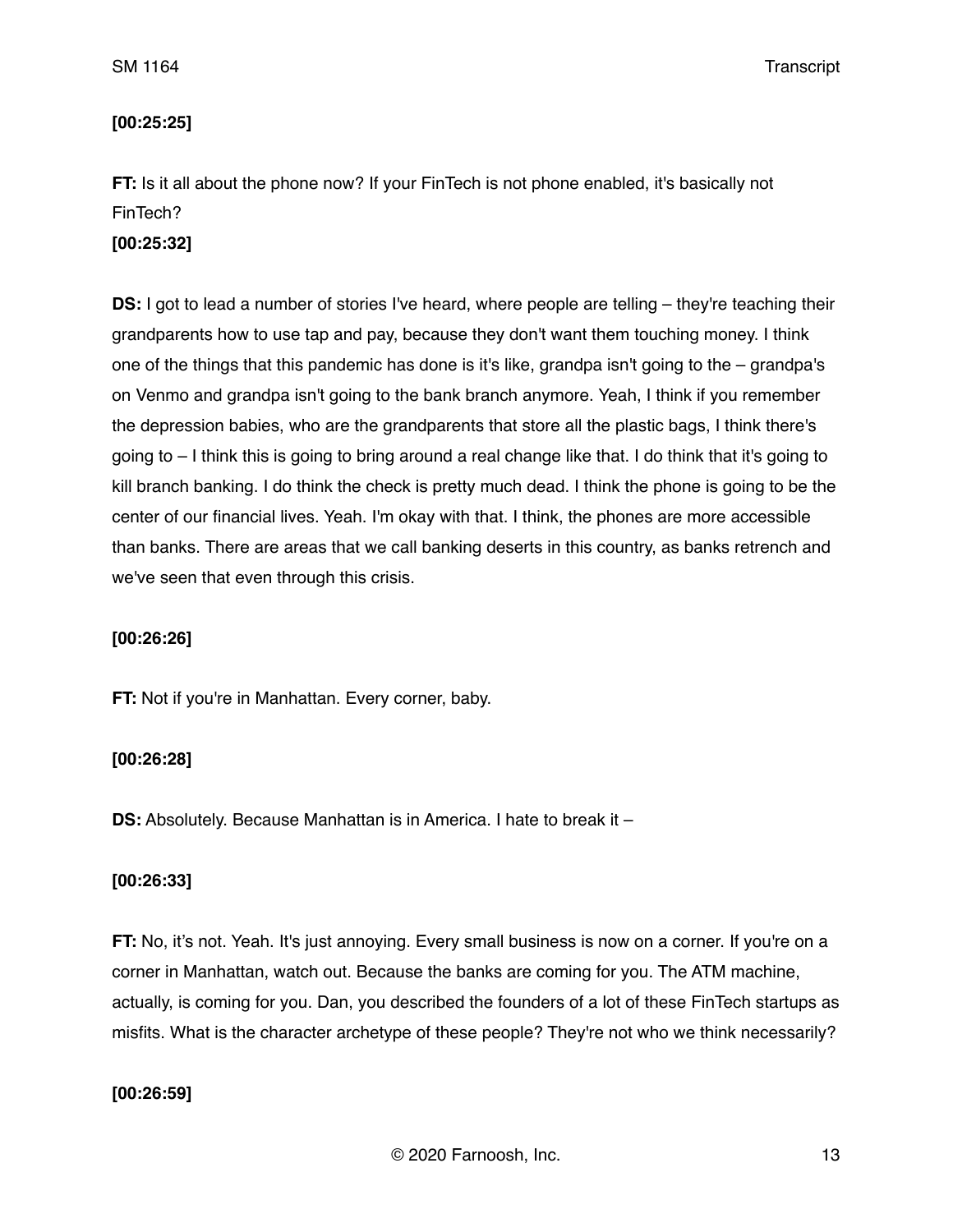**DS:** Very few of them are. Then the ones that may be are women. By which, I mean, they never fit in. Blythe Masters spent her entire life inside JP Morgan, but she was always sharp-elbowed. By virtue of her sex, was not welcomed, frankly. Her misfit nature rings true. The others were technologists, or lawyers, or consultants, or graduates. When the guys created Venmo, they wanted to make an app for tipping your favorite band. [Inaudible 00:27:36] describes himself as a double misfit, because he was a technologist and he was he was French.

Part of that was because he got his credit card bill. Because we had they have more caps on how much credit cards can charge in France, he was just utterly disgusted by the amount that the bank was charging. He said, "Wait a second. When you have my money on deposit, you give me X. When I borrow money from you, you charge me Y." The spread on that is enormous. He said, he defended him twice; once as a technologist and twice as a freshman. Most of the people, they're not your grandparents' investment banker. They're really not. That's why they started making apps that look and felt more like this country, frankly.

People like Ismail Ahmed, who created WorldRemit, he was a refugee. He had been in the Somali Civil War. He narrowly escaped with his life by hiding in the wheel bed of a truck. He got a scholarship to the London School of Economics. He worked his way up. None of these people – and he's African. None of these people look like the golfing financial advisor of past.

#### **[00:28:50]**

**FT:** Right. None of them were from the big banks, essentially.

#### **[00:28:56]**

**DS:** If they were, they didn't fit there. Like as I said. It was like Blythe. You can't say she wasn't in finance. She is finance through and through, but there's no documented episodes of her rubbing people the wrong way, ending up in conversations where it really did come down to the fact that women were treated – I don't need to tell you, women are being treated very shabbily inside the institutional financial industry, until relatively recently in history, before she bought. I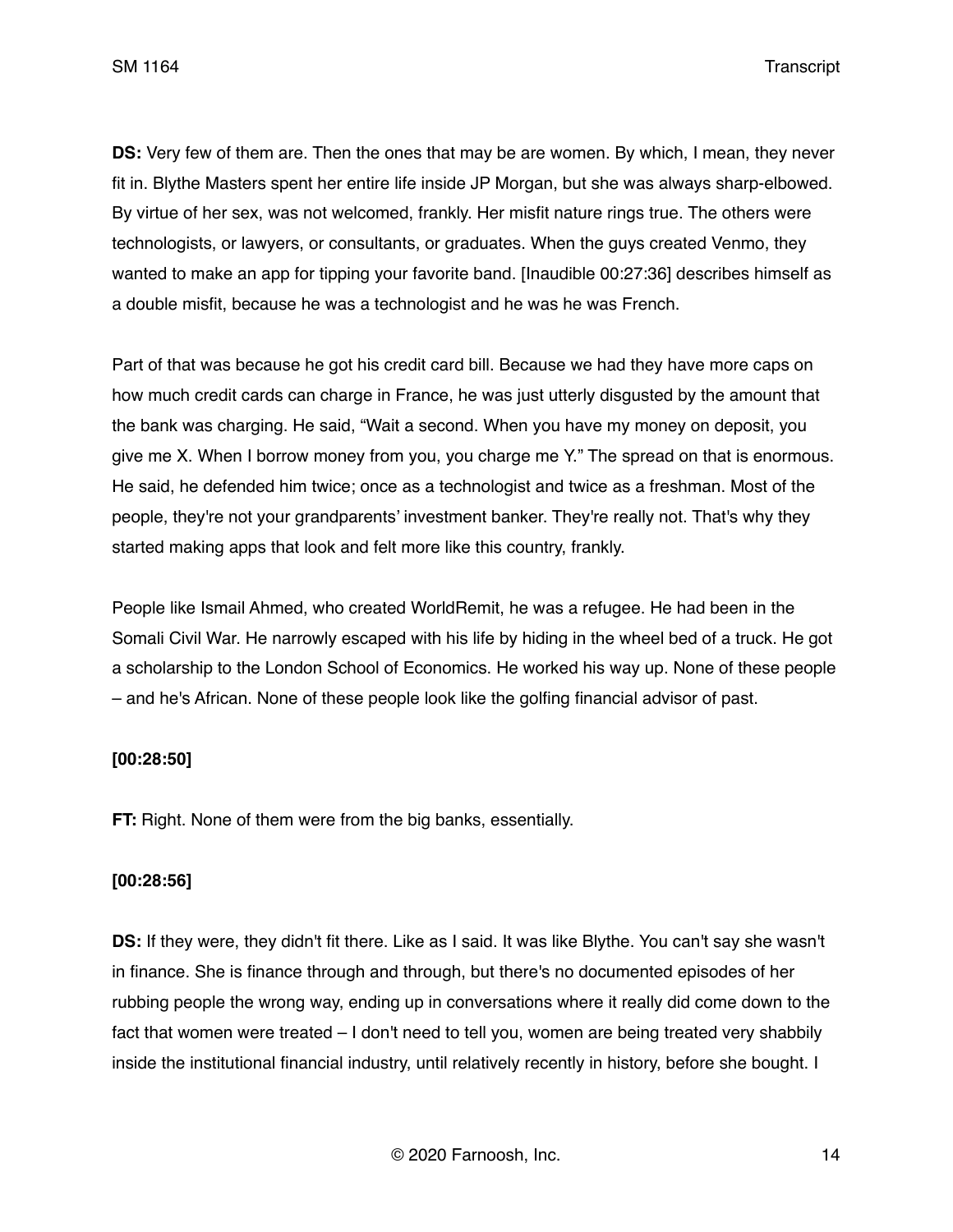was fortunate enough to know Mickie Siebert, who was the first woman to have a seat on the board of –

## **[00:29:30]**

**FT:** The floor. Yeah. **[00:29:32]**

**DS:** On the floor of stock exchange. When she rocked up the structure, there wasn't even a woman's toilet at the New York Stock Exchange. Many of the very senior women that have spent their careers inside Wall Street will tell you about the first 10 or 15 years of that experience, and it's not pleasant.

Today, I'm pleased to say things are changing and they're changing really fast, for the better. Thanks to some incredibly pioneering and trailblazing – I'm just using women here as one example of a minority group that's been underserved by finance.

## **[00:30:04]**

**FT:** Right. Then poor Sallie Krawcheck with Ellevest.

## **[00:30:07]**

**DS:** Many others that are sitting outside financial institutions. I mean, JP Morgan just had two female CFOs in succession. That's the first time in history that we've seen something like that. History is changing. It's not been easy for women, or people of color inside finance. If you look at my book, and I tried to get the gender balance. I don't think I've got quite 50-50 men to women. If you look at my book, they are all outsiders and misfits, by virtue of a funny accent, or their gender, or the color of their skin, or the fact that they just have never worked inside a financial institution. I think frankly, I'm a bit of a misfit. I'm an immigrant. I've lived in America longer than I've lived anywhere else, but I never lost my plummy British accent, and north out of finance.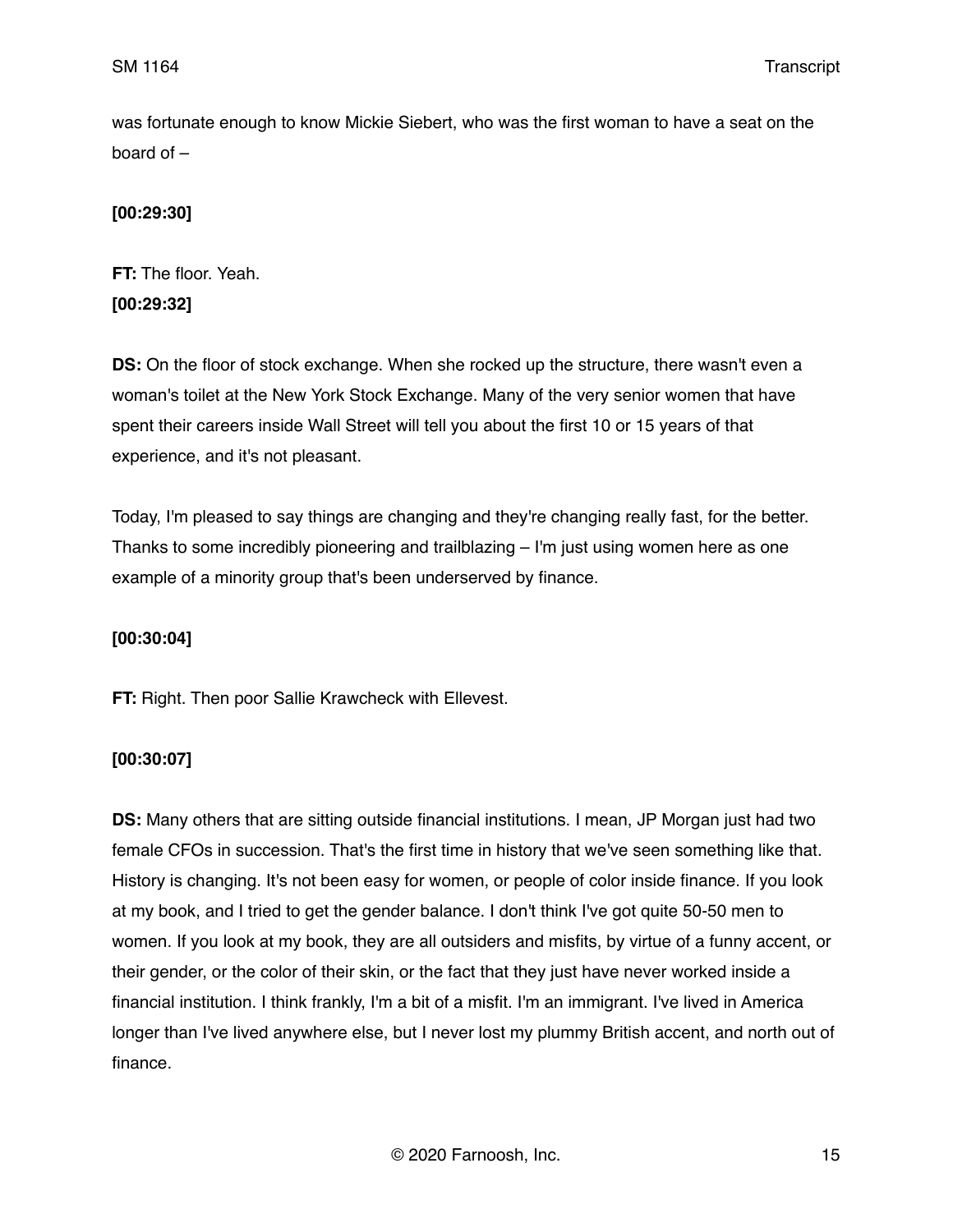### **[00:30:55]**

**FT:** We love you for it, Dan.

### **[00:30:57]**

**DS:** Thank you so much. I'm not out of finance. I was a speech writer and a writer by profession, an English and French literature major. I wasn't going to fit on Wall Street naturally. I love it. I love finance. I don't fit. I think I was drawn to this book about all of these people who don't fit and have done something amazing by virtue of their ill fittedness.

#### **[00:31:23]**

**FT:** In your other life, you are also a storyteller as the CEO and Co-Founder of Vested, which is a communications firm. You represent top financial and FinTech companies. Was this always the plan, was to work in the money space tangentially, or ancillary, but not obviously, in the financial industry? You're not making Excel spreadsheets in the financial industry, but you are supporting the industry. You are working in partnership with the industry. Was there always a fascination towards that?

#### **[00:31:52]**

**DS:** No one at 16 gets up in the morning and thinks, "I'm going to [inaudible 00:31:57] -."

#### **[00:31:57]**

**FT:** Can't wait.

#### **[00:31:58]**

**DS:** Right up Wall Street, man. This is, "Hey, mom and dad, I figured it out." I have a really weird bag. I mean, I was an English and French literature major before that. I actually quit school and everything, because I was in a boy band in the UK in the 90s.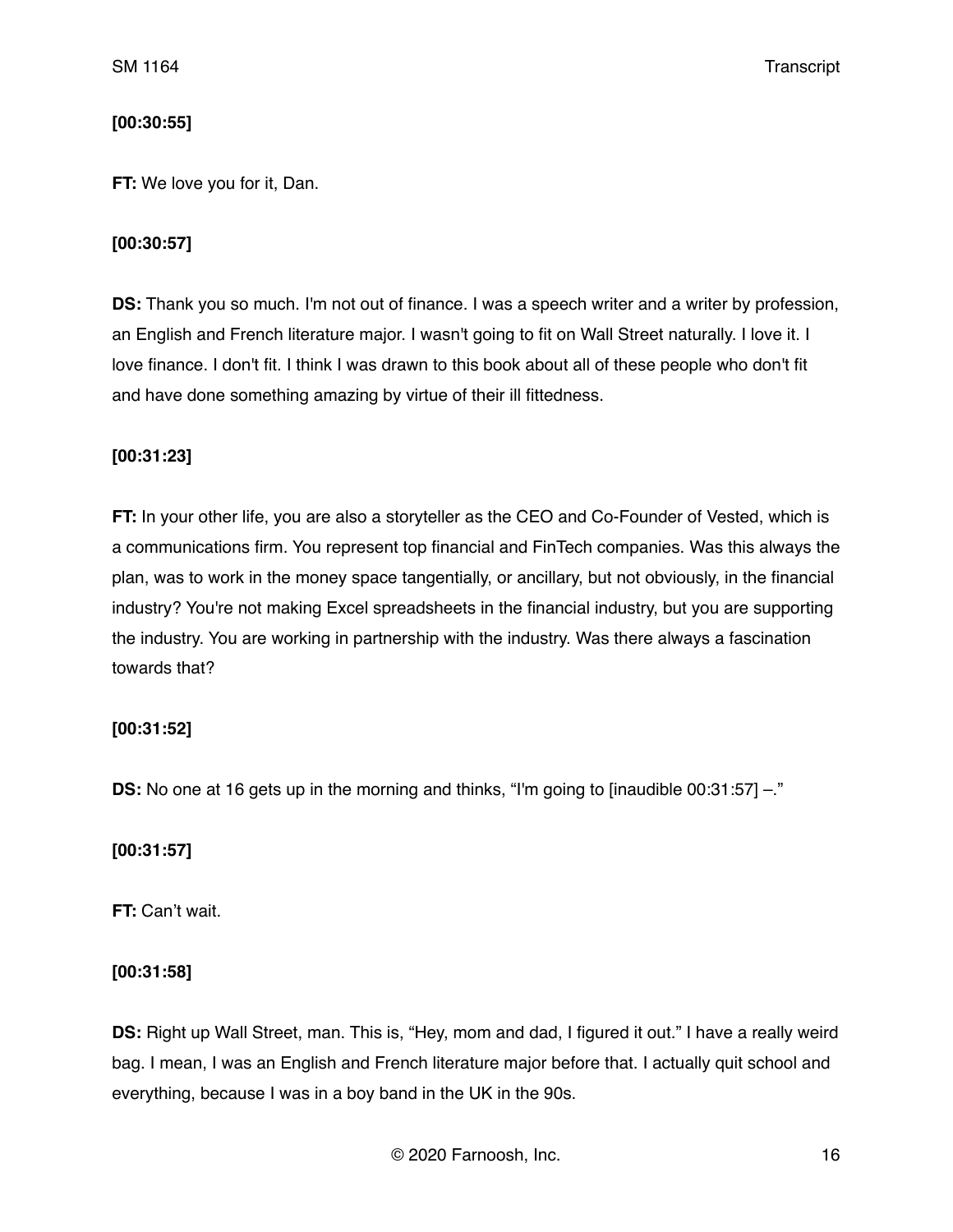### **[00:32:12]**

**FT:** Ooh, wow. That's a whole other podcast. What was the boyband called? Were you the front lead, or were you like –

#### **[00:32:19]**

**DS:** I was one of four.

#### **[00:32:19]**

**FT:** - Danny from New Kids on the Block. Were you more a Jordan or a Danny?

### **[00:32:23]**

**DS:** I'm pleased to tell you, I don't know what that means. I think it means, whichever one was the one that was in it for about a hot second, then they replaced me. The cross changed over three times. It was an entirely manufactured boyband. It did have a TV show in the UK for one season. It had two top 40 hits. That is as you say, a podcast for another day. I mean, if you'd have told blue head bopping Dan at 17 or whatever, that at 40, he'd be doing podcasts about his book about money on Wall Street.

No one ever thinks they're going to get into it. When I fell into it. I fell in love with it. Money is the heart of everything. Finance, the machinery of finance, that what Hamilton understood and created in this nation is so interesting and so valuable and so important for people's lives. I think that's the thing that motivates me.

Thanks for giving us the shout out at Vested. We're a very successful communications marketing firm. Our clients are all the biggest financial institutions and technology companies that you can think of. Every new member that comes into the firm, I give them some variant of the speech about why this stuff matters and why it's not immediately what you think to get into in the way that PR for celebrities, or consumer products might be.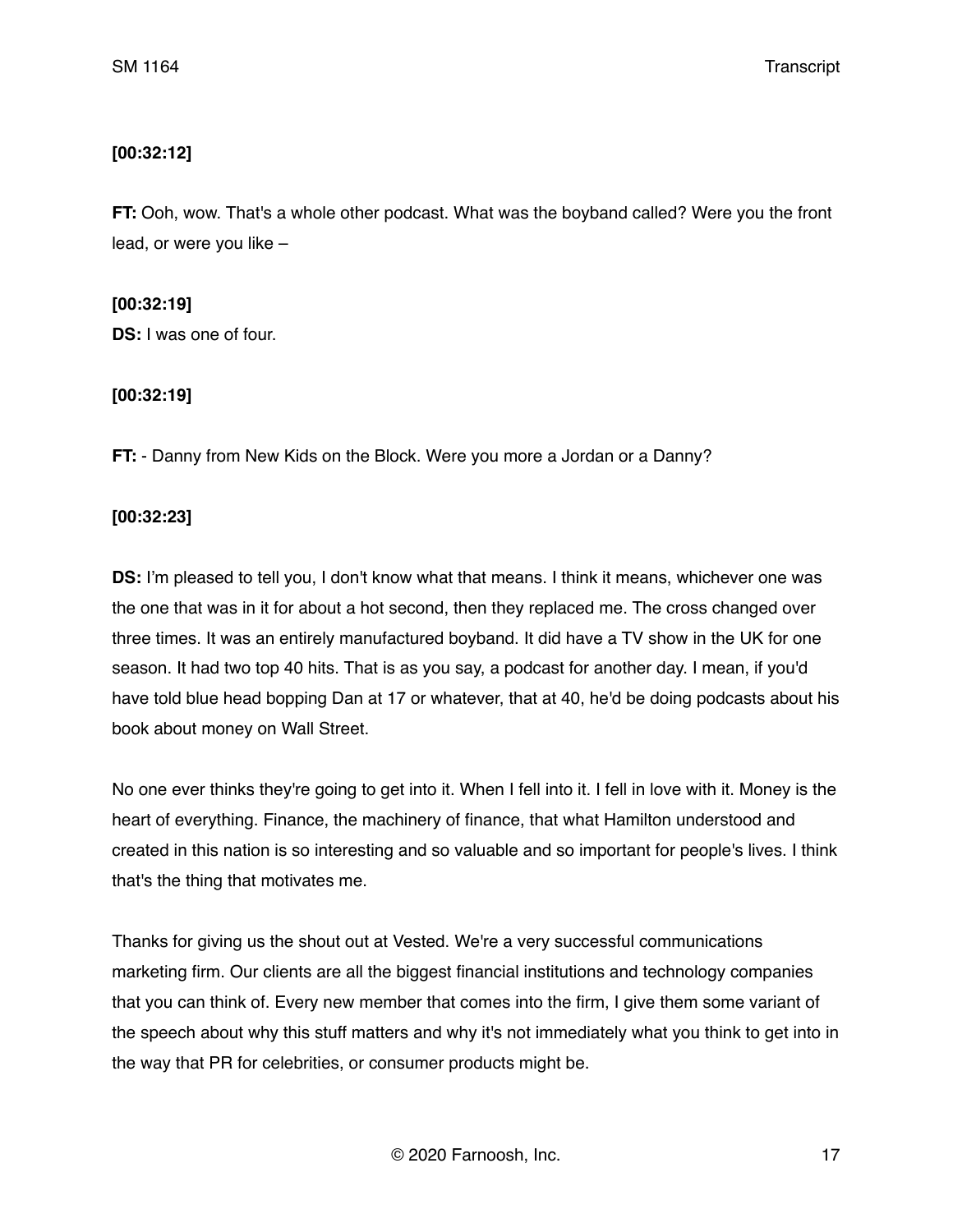I promise them, there's nothing – I've worked in those industries too, and there's nothing under the surface. When you scratch under the surface of finance, as I said, it is an engineered complexity. It takes a lot to get into it. Once you're in, you start to see how important it is. There are issues right now, you raise this crisis, whether we talk about wealth and income inequality, whether we talk about the K-shape recovery, whether we talk about the fact that 25% a quarter of all kids in America right now are food insecure. These are money issues. These are finance issues.

I come to work every day excited to tell stories and think hard about how to make that better, because a lot of it is about people's access to money, why wages aren't increasing, economics, what's happening in a perennially low-interest rate environment, why assets are increasing, the disconnect between the stock market and the real economy. These are things that my team at Vested and I talk about, and have the joy of talking about and quizzing over every day. Best of all, we get paid for it.

I think it's really important. I think the work you do is important. While I never thought I would have fallen into it, I was so excited to write the book, because it gave me the opportunity to really explore these ideas in great detail.

#### **[00:35:06]**

**FT:** I'll tell you, it's a fascinating read, especially now with so much changing and evolving. I feel on this podcast, every day I get pitched a new financial technology founder. It's exciting experience. It's I think where most of the venture capital is going right now, or was.

#### **[00:35:24]**

**DS:** Was. It's reading and then it's come back again.

## **[00:35:27]**

**FT:** It's back again. Okay. Well, and I look forward to bringing Stacks House to the Museum of Finance with your help.